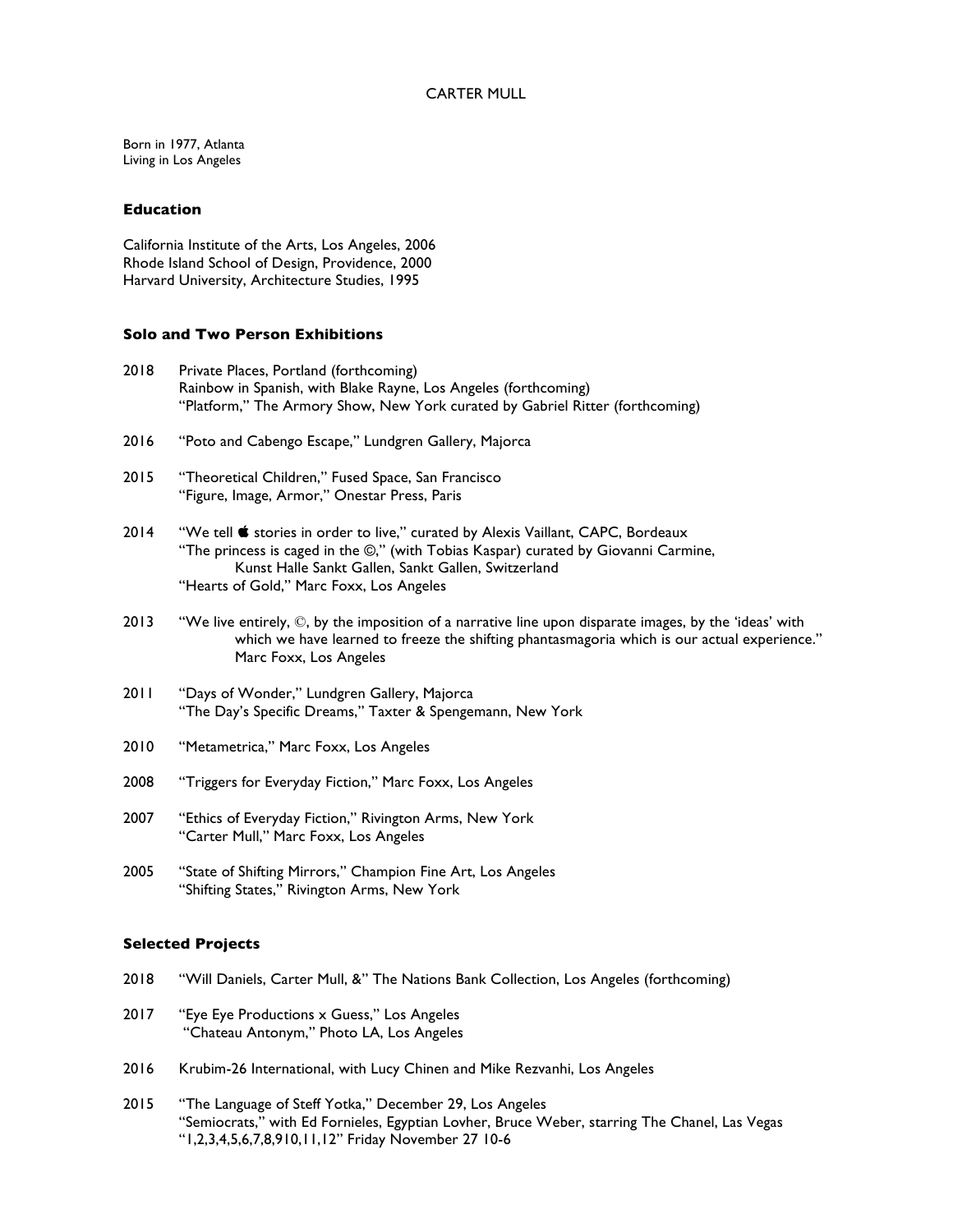"Site Specific Tear Gas," Pearly's, (with Alanna Pearl), Basel "Context in the Context of No Context," Heav3n, Los Angeles

- 2014 "My Heart Beats Like Arbitrage," Kunst Halle Louise Ciccone, Los Angeles "No Basics: Madison East, Carter Mull, Alanna Pearl," Shelby's, Los Angeles "Carter Mull in Conversation with Alexis Vaillant," Theo Dunjuma Collection, London "Lunch with Chanel," distributed by MoCATV, Los Angeles
- 2013 "Double Block (for Alanna Pearl, Nik Nova and R. Mutt)," LAXArt, Los Angeles "Hearts of Gold," distributed by Jessica Silverman Gallery, San Francisco, Artstack, London and Marc Foxx, Los Angeles "OSX," Sex Magazine, Summer "BiennaleOnline," Launched by Jan Hoet, curated by Giovanni Carmine, www.biennialfoundation.org "P & Co.," Thomas Duncan Gallery (with P & Co.), Los Angeles
- 2012 "Panel / Panel," (with P & Co.) AP News, Zurich
- 2010 "Ma," Taxter & Spengemann, New York
- 2009 "Between Materiality and Style," Organized by Aram Moshayedi for Art in America "Carter Mull in Conversation with Charlotte Cotton," Los Angeles County Museum of Art

#### **Selected Group Exhibitions**

- 2018 Annex at M+B, Los Angeles
- 2017 "Pic London," Zubludowicz Collection, London "99 Cents," Curated by Jens Hoffman, Museum of Contemporary Art Detroit "Three, Two, One," Artflash Berlin, Venice, California "Shelby Sells, Sara Parish, Carter Mull," DXIX Projects, Venice, California "Chapters: Book Arts in Southern California," Craft and Folk Art Museum, Los Angeles

2016 "LA Exuberance," Los Angeles County Museum of Art "Abstract/Object," curated by Matthew Witkovsky, The Art Institute of Chicago "The Public Body," curated by Alexis Glass-Kantor, Art Space, Sydney "Passage 3," Desert Skies, Gallup, New Mexico travels to Silver Mill, Marshall, North Carolina, USA curated by Madison East "Teen Choice," Christine Nichols Gallery, Los Angeles "Anne Collier, Rodrigo Hernandez, Sanya Kantarovsky, Carter Mull, David Musgrave, Mateo Tannatt," Marc Foxx, Los Angeles "Routine Pleasures," curated by Michael Ned Holte, MAK Center for Art and Architecture, Los Angeles "Kasper Bosmans, Carter Mull, Mateo Tannatt," Marc Foxx, Los Angeles "Six Memos for the Next Millennium," Helicopter, Berlin L'Archiduc, Brussels "Couluse Effect II," Haeler Echo, New York "Still Life with Fish," curated by Connie Butler, UCLA Hammer Museum, Los Angeles "Rob Pruitt's Flea Market," LAND, Los Angeles

2015 "Young Americans," Franz Josef Kai 3, Vienna "The Verdant," Curated by Daniel Horn, Hacienda, Zurich "Untitled Group Show," Marc Foxx, Los Angeles "Painting the sky blue," Stefan Lundgren Gallery, Palma de Majorca "Other Ways & Means", Marc Foxx, Los Angeles "The Violet Crab," curated by Vincent Honoré and Nicoletta Lambertucci, David Roberts Art Foundation, London "Laugh-in: Art, Comedy, Performance," Museum of Contemporary Art, San Diego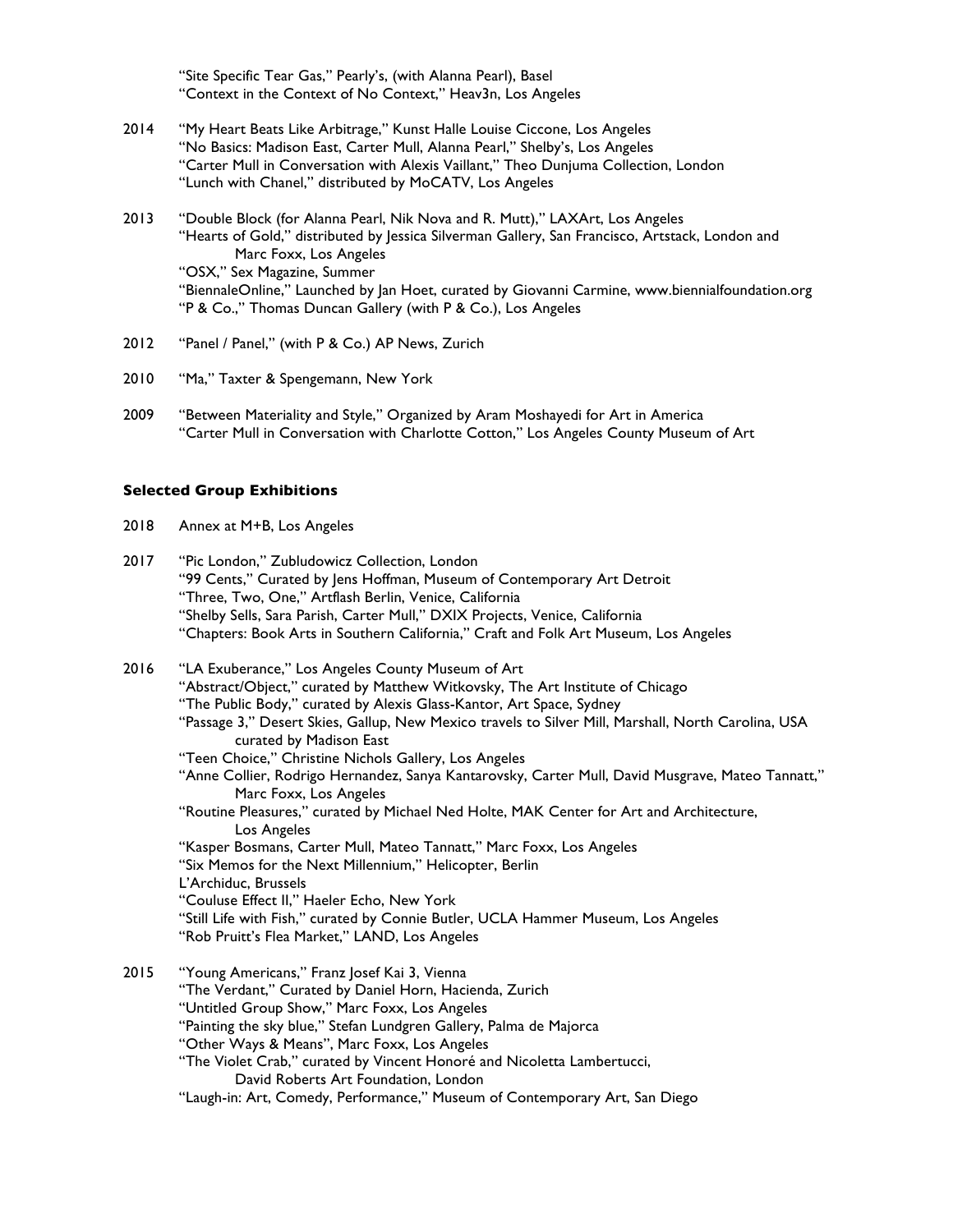| 2014 | "Kunst Halle Sankt Gallen at Liste," Curated by Giovanni Carmine, Liste Art Fair, Basel<br>"Leonor Antunes, Jason Meadows, Carter Mull & Alessandro Pessoli," Marc Foxx, Los Angeles                                                                                                                                                                                                                                                                                                                                                                                                                                                                                                                                                                                                                                                                                                                                                                                                                                                                                                                                          |
|------|-------------------------------------------------------------------------------------------------------------------------------------------------------------------------------------------------------------------------------------------------------------------------------------------------------------------------------------------------------------------------------------------------------------------------------------------------------------------------------------------------------------------------------------------------------------------------------------------------------------------------------------------------------------------------------------------------------------------------------------------------------------------------------------------------------------------------------------------------------------------------------------------------------------------------------------------------------------------------------------------------------------------------------------------------------------------------------------------------------------------------------|
|      | "Art Post-Internet," curated by Robin Peckham, Ullens Center for Contemporary Art, Beijing<br>"Just Now," Soetheby's, London                                                                                                                                                                                                                                                                                                                                                                                                                                                                                                                                                                                                                                                                                                                                                                                                                                                                                                                                                                                                  |
| 2013 | "Murmurs," curated by Rita Gonzales, Los Angeles County Museum of Art, Los Angeles<br>"An-Americana," curated by Vincenzo de Bellisa, American Academy, Rome<br>"Fabian Marti - Marti Collection," Kunsthaus PasquArt, Biel, Switzerland<br>"Roger Hiorns, Carter Mull, David Musgrave," Marc Foxx, Los Angeles<br>"Digital Infinity," Jessica Silverman Gallery, San Francisco<br>"Nathan Hylden, Carter Mull, Chadwick Rantanen," United Artists Limited, Marfa, Texas<br>"Paint Hotel," Joe Scheftel Gallery, New York<br>"Anette Kelm, Carter Mull," Marc Foxx, Los Angeles<br>"Glitter and Folds," curated by Jennifer Burris, Institute of Contemporary Art, Philadelphia<br>"Set Pieces," curated by Andrew Berardini and Lauren Mackler, Cardi Black Box, Milan<br>"Beyond the Object," Brand New Gallery, Milan                                                                                                                                                                                                                                                                                                      |
| 2012 | "Needles in the Camel's Eye," Thomas Duncan Gallery, Los Angeles<br>"The Magic of Photography," Curated by Charlotte Cotton, Daegu Biennale, Seoul<br>"Venice Beach Biennial," Curated by Ali Subotnik, Venice, California<br>"Bold Tendencies," Peckham Garage, London<br>"Palma Photo," Majorca Landings, Palma de Majorca<br>"The Shaping of New Visions: Photography, Film, Photobook," Curated by Roxana Marcoci,<br>Museum of Modern Art, New York<br>"First Among Equals," Curated by Alex Klein and Kate Kraczon,<br>Institute of Contemporary Art Philadelphia (with P&Co.), Philadelphia<br>"Utopia / Dystopia in Constructed Photography," Curated by Yasufumi Nakamuri,<br>Museum of Fine Arts Houston                                                                                                                                                                                                                                                                                                                                                                                                            |
| 2011 | "*Eslöv Wide Shut," Blomsterberg's Warehouse, Eslöv, Sweden<br>"The Digital Eye: Photographic Art in the Electronic Age," Curated by Sylvia Wolf<br>The Henry Art Gallery, Seattle<br>"Midnight Party," The Walker Art Center, Minneapolis, MN<br>"Greater Los Angeles," 483 Broadway, New York<br>"On Forgery: Is One Thing Better Than Another?" Curaetd by Andrew Berardini and Leslie Moon,<br>LAXArt, Los Angeles<br>"Tamar Halpern / Jacob Kassay / Carter Mull / Valerie Snobeck / Josh Tonsfeldt /<br>Molly Zuckerman-Hartung," Tony Wight Gallery, Chicago                                                                                                                                                                                                                                                                                                                                                                                                                                                                                                                                                           |
| 2010 | Image Transfer: Pictures in a Remix Culture (2010-2013), co-organized by Henry Art Gallery and<br>Independent Curators International (ICI), New York. Curated by Sara Krajewski. Traveled to: Henry<br>Art Gallery, Seattle, Washington, October 2, 2010 - January 23, 2011; Richard E. Peeler Art Center,<br>DePauw University, Greencastle, Indiana, February 22, 2011 - May 6, 2011; Center for Art, Design and<br>Visual Culture, Baltimore, Maryland, October 6, 2011 - December 10, 2011; Newcomb Art Gallery at<br>Tulane University, New Orleans, Louisiana, August 15, 2012 - October 15, 2012; Salina Art Center,<br>Salina, Kansas, November 9, 2012 - January 20, 2013.<br>"459 West 18 <sup>th</sup> Street", 459 West 18 <sup>th</sup> Street, New York<br>Marc Foxx, Los Angeles<br>"Support Group," Curated by Michael Ned Holte and Mateo Tannatt, Cottage Home, Los Angeles<br>Alex Zachary, New York<br>"New Art for a New Century," Orange County Museum of Art, Newport Beach, CA<br>"Ma," Taxter & Spengemann, New York<br>"Number[s]," Eighth Veil, Los Angeles<br>"Guilty Feet," 179 Canal, New York, |

"The Language of Flowers," CRG Gallery, New York

2009 "New Photography," Curated by Eva Respini, The Museum of Modern Art, New York "Summer Exhibition," Marc Foxx, Los Angeles "Phot(o)bjects," Curated by Robert Nickas, Presentation House Gallery, Vancouver, Traveled to Lawirmore Project, Seattle "A Twilight Art," Harris Lieberman, New York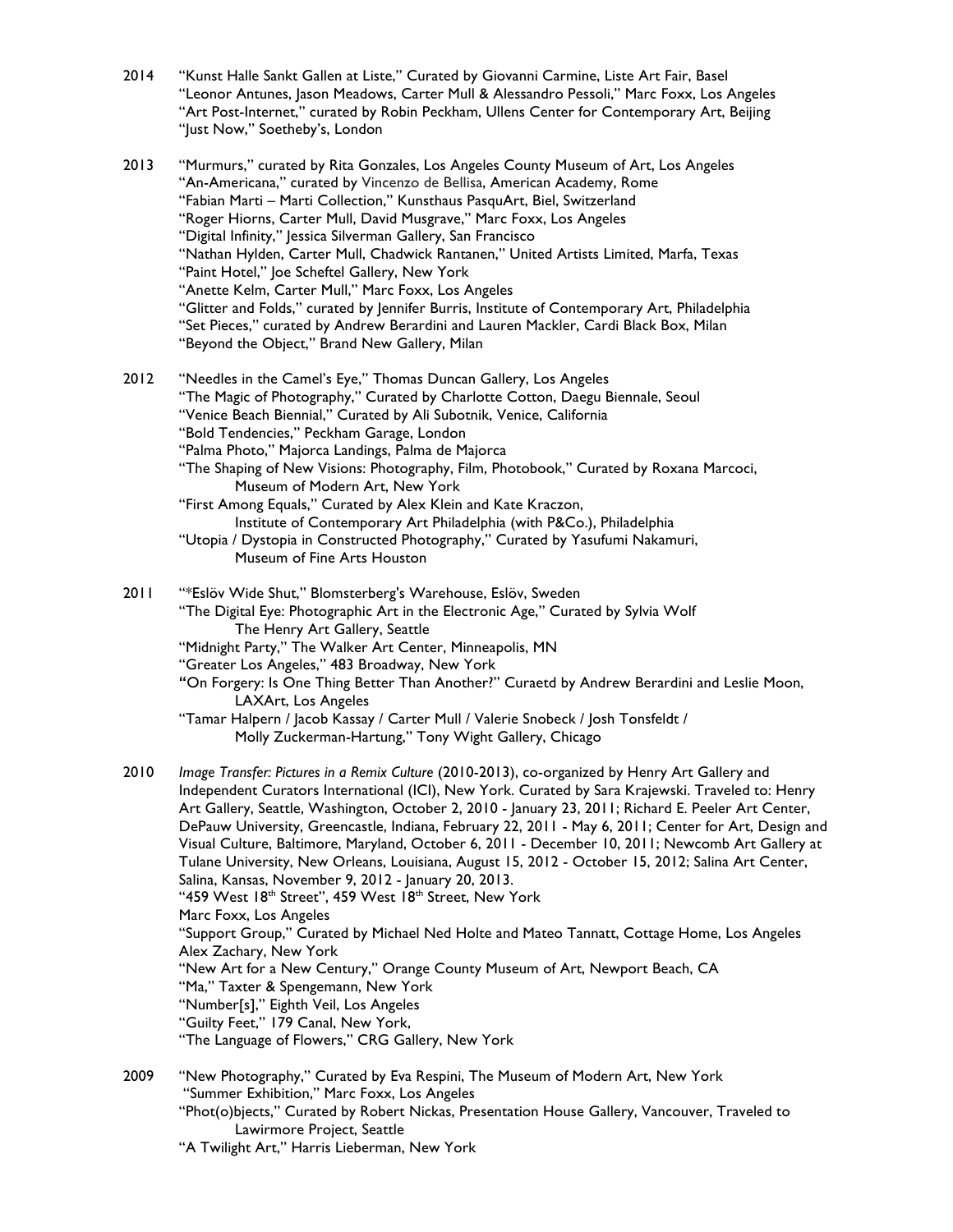"Boofthle Booth-Booth – Hollywood Biennial," Pauline Gallery, Los Angeles

| 2008 | "Dogtooth & Tessellate," The Approach E2, London<br>"Present/Future," Curated by Michael Ned Holte, Artissima, Turin<br>"Untitled (Vicarious): Photographing The Constructed Object," Curated by Thomas Duncan,<br>Gagosian Gallery, New York<br>"Multiverse," Claremont Art Museum, Claremont, CA<br>"William Daniels, Brian Fahlstom, Carter Mull," Marc Foxx, Los Angeles<br>"Légende," Curated by Alexis Vaillant Chamarande, Domaine Departemental de Chamarande, Paris<br>"Mystery of the Invisible Clock," Karen Lovegrove Gallery, Los Angeles<br>"The Skat Players," Curated by Sarah McCrory, Vilma Gold, London<br>"Rose Colored Glasses," GBE@Passerby, New York<br>"BOOFTHLE BOOTH - BOOTH," Pauline Gallery, Los Angeles |
|------|----------------------------------------------------------------------------------------------------------------------------------------------------------------------------------------------------------------------------------------------------------------------------------------------------------------------------------------------------------------------------------------------------------------------------------------------------------------------------------------------------------------------------------------------------------------------------------------------------------------------------------------------------------------------------------------------------------------------------------------|
| 2007 | "MoMA Presents: Dutch Elm Disease in the Painting and Sculpture Collection,"<br>GBE@Passerby, New York<br>"Stalemate," LeRoy Neiman Gallery, Columbia University, New York<br>"Post Retro," Brooklyn Fireproof, Brooklyn, New York<br>"Practical F/X," Mary Boone Gallery, New York<br>"Me, You, You (A Ventriloquy)," Small A Projects, Portland, Oregon<br>"Overbite/Underbite," Ritter/Zamet, London<br>"Plug," Sister Gallery, Los Angeles                                                                                                                                                                                                                                                                                         |
| 2006 | "Forth Estate," Klaus von Nichtssagend Gallery, Brooklyn<br>"Bunch Alliance and Dissolve," Curated by Public Holiday Projects,<br>Contemporary Art Center, Cincinnati, Ohio<br>"Grupe," Curated by Darren Bader, GBE@Passerby, New York and Mandrake, Los Angeles<br>"Twenty Five Bold Moves" House of Campari, Los Angeles<br>"Pacing," Marc Foxx, Los Angeles<br>"The Aleph," Sandroni Rey Gallery, Los Angeles<br>"Goodbye to All That," Rivington Arms, New York                                                                                                                                                                                                                                                                   |
| 2005 | Wight Biennial, UCLA Kinross Gallery, Los Angeles<br>"Hand Made," Wallspace, New York                                                                                                                                                                                                                                                                                                                                                                                                                                                                                                                                                                                                                                                  |
| 2004 | "Stilled Life," Placemaker Gallery, Miami                                                                                                                                                                                                                                                                                                                                                                                                                                                                                                                                                                                                                                                                                              |

## **Selected Bibliography**

- 2018 Peckham, Robin, "Interview with Carter Mull," Leap Magazine, Beijing (forthcoming)
- 2017 Ross, Toni, "The Public Body .01," Artforum.com, January
- 2016 Zurowski, Elly, "The Hanging: The Public Body .01 at Artspace,"FBIRadio.com, September 21 "Up Close and Personal: Body Ethics and Risk," Visual Artshub, Sydney September 2 Tai, Cedric, "Michael Ned Holte's art exhibition at the Schindler House was soooo boring" Cedric Tai as a Blog, August 11 Griffin, Jonathan, "Routine Pleasures," CARLA, issue 5, Los Angeles "Carter Mull at Fused Space," CARLA, issue 3, Los Angeles Bradley, Paige K., "Oooh La La," Artforum.com, February 3 Hartman, Andrew, "Taking Liberties: The Glories and Hazards of Self Exposure in the Digital Age" Bookforum, December – January 2015 "Theoretical Children by Carter Mull at Fused Space," Ofluxo.net November 30 "Young Americans at Franz Joseph Kai," Ofluxo.net November 24 "Young Americans in Vienna," Art Territory, November 19 "Carter Mull at Fused Space," Art Viewer, November 28
	- "Towards a Post-Readymade: Part 1," OSMOS, Fall
	- Cotton, Charlotte, Photography is Magic, Aperture Press
	- "Expo Chicago Returns to Navy Pier this Weekend," Chicago Tonight, September 18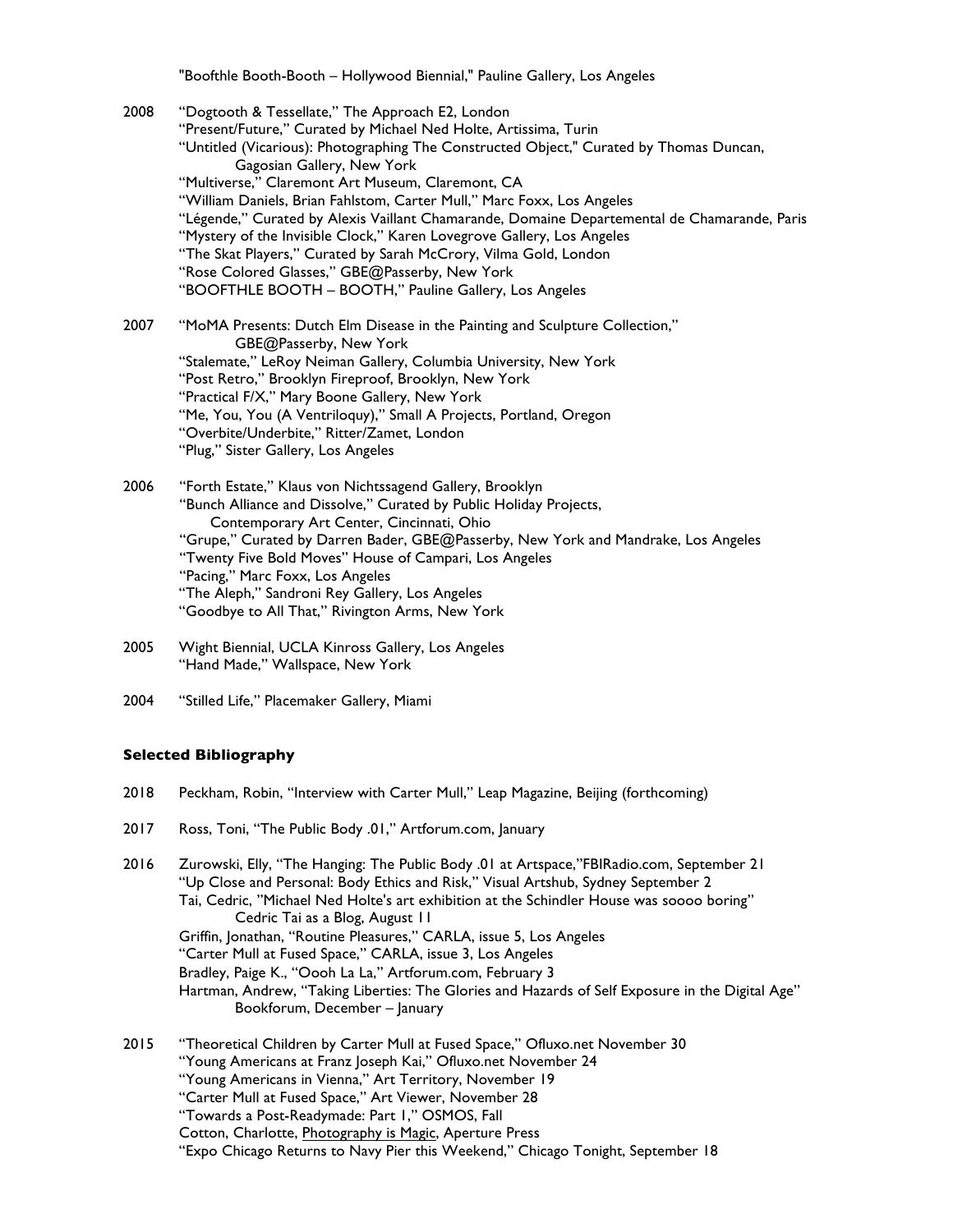"The Violet Crab at David Roberts Art Foundation," Contemporary Art Daily, May 3 "The Violet Crab at David Roberts Art Foundation," Moussemagazine.it, April 24 "The Violet Crab," Spike Art Quarterly No. 43 (Spring 2015): 166-168

2014 "Carter Mull," Station Ausone, September "Carter Mull," Chronique Curiosité, week 37 "Carter Mull, We Tell Apple Stories in Order to Live," Paris Art Camille, Marc, "Fake Empire," Junkpage No. 14, July-August "Expositions," Bodeaux Délices, Summer McGath, Carrie, "Expo Chicago Day Two: Teeming with Provocateurs and Art Stars," The Chicagoist, September 25 Fiduccia, Joanna, "CAPC Musée D'Art Contemporain, Bordeaux," Artforum.com "Letzte Tag emit Kaspar and Mull," St. Galler Tagblatt, July 7 "Carter Mull & Tobias Kasper in der Kunst Halle Sankt Gallen," Kultur Online, July 6 Mack, Gerhard, "Carter Mull und Tobias Kaspar" NZZ am Sonntag July 6 Genova, Christina, "Die Kunstkarawane halt un Basel," St. Galler Tagblatt, June 19 Herzog, Samuel, "Liebe auf den ersten Kick," Neue Zürcher Zeitung, June 18 Yerly, Sophie, "Highlights of Art Basel, 2014," Novembre Magazine "Watch Your Step," The Art Newspaper, June 17 "Watch Your Step," Diary Newspaper, June 17 "Kunst: uber Mittag," Ron Orp Newsletter, May 15 Genova, Christina, "Besuch von Chanel," St. Galler Tagblatt, May 7 "Group Show at Marc Foxx," Contemporary Art Daily, May 4 Tumlir, Jan, "Hearts of Gold at Marc Foxx," Artforum, May "Carter Mull, Tobias Kaspar," St. Galler Tagblatt, April 24 "Kultur," Annabelle, April 23 Respini, Eva, "Carter Mull: The Art of Photogenic Drawing" From Typist, Onestar Press Moshayedi, Aram, "Epilogue" From Typist, Onestar Press Holte, Micheal Ned, "Seven Days of the Los Angeles Times" From Typist, Onestar Press Nakamuri, Yasufumi, "Y" From Typist, Onestar Press Klein, Alex, "APK & CM" From Typist, Onestar Press Fiduccia, Joanna, "Salmagundi" From Typist, Onestar Press 2013 Dick, Leslie, A List of Students Enrolled in Post Studio Art, with Michael Asher at CalArts, 1976-2008, Golden Spike Press First Among Equals, Institute of Contemporary Art, Philadelphia (catalogue) "Portfolio, curated by Charlotte Cotton," C Magazine "A Brief Note on Sigmar Polke," OSMOS, Volume II Cohn, Hana, "The 50 Most Influential Photographers of the past 10 years," Complex Magazine, June 13 Smith, Walter, "Walter Smith: On Painting," Skins (I'll Have a Double High Society on the Rocks), 2<sup>nd</sup> Cannons, number twenty-seven (artist book) Penn, Asher, "Carter Mull Studio Visit," Sex Life, May 8<sup>th</sup> Fiduccia, Joanna, "Letter from Los Angeles," Parisian Papers, January Cotton, Charlotte, "Nine Years, A Million Conceptual Miles" Aperture Magazine #210, Spring Magenheimer, Andrea, "Carter Mull at Marc Foxx," Flash Art International, March 2012 Cotton, Charlotte, "Carter Mull," IMA Magazine, Tokyo, Winter

Demuth, Gary, "Salina Art Center Exhibit Focuses on Manipulated Images," Salina Journal, December Lo Pinto, Luca, "Feldman Pictures" Nero, October Morse, Rebecca, "Teeny Tiny Woman," Museum of Contemporary Art Los Angeles Herren, Natalie, "Needles in the Camel's Eye," Artforum, October Nakamuri, Yasufumi, "Imagined Worlds, Dialectical Compositions in Photography and Collage," Utopia/Dystopia Construction and Destruction in Photography and Collage, Yale University Press (catalogue) Pollock, Barbara, "Copy Rights," Art News, March Zavistovski, Atia "Cut and Paste: Utopia and Dystopia at the Museum of Fine Arts, Houston," Arts+Culture Magazine, Houston, March 1

Schum, Matthew, "Bilateral Talks: P&Co. and New Jerseyy," Flash Art, January – February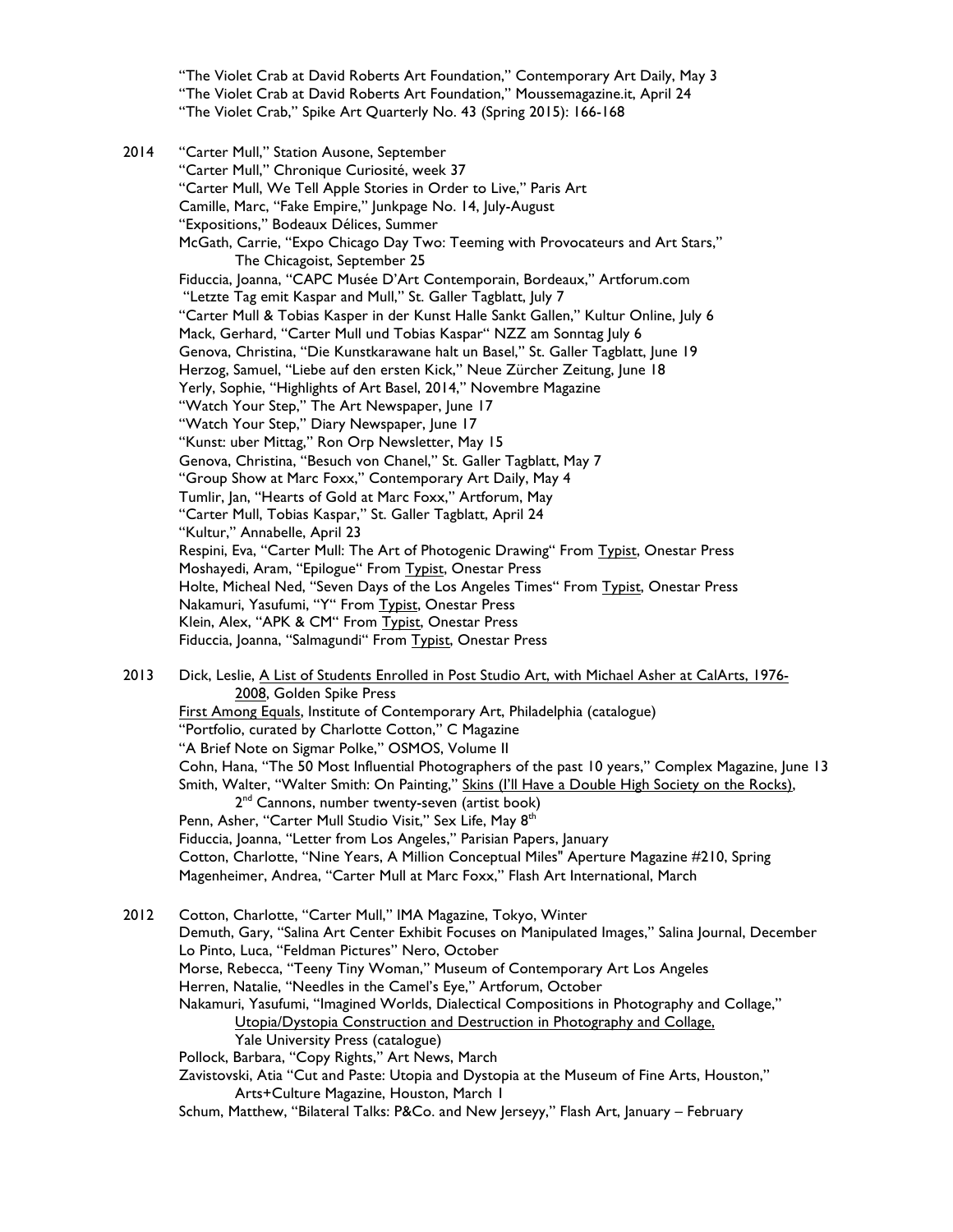Dooley, Michael, "Erotic Mash-Up, 70s Style," Salon.com, January 20 "Utopia/Dystopia: Construction and Destruction in Photography and Collage on View at the MFAH," Dallas Art News, January 18

2011 Appleton, Andrea, "Information Overload," City Paper, Seattle, November 30 Drohojowska-Philp, Hunter, "Letter from FIAC: Fast and Furious" Artnet, October 21 Smith, Roberta, "A Bit of Hollywood, Minus the Tinsel," The New York Times, May 31 Martinez, Alanna, "Nino Mier, Los Angeles/Salzburg," Modern Painters, June Aletti, Vince, "Carter Mull, The Days Specific Dreams," The New Yorker, May Rosenberg, Karen, "The Day's Specific Dreams" The New York Times, Wallin, Yasha, "New York Gallery Weeks is Upon Us," Art In America, May 3 Kotz, Liz, "Encyclopédie," Artist Project, X-Tra, Vol 13, No 4. Abbe, Mary, "Sweet Dreams," Minneapolis Star Tribune, March 31 Robertson, Rebecca, "Building Pictures," Art News, March Marino, Allison, "Pictures and Pieces at Peeler," The DePauw, February 25 Holte, Michael Ned, "Carter Mull: Openings," Artforum, February "This Long Century #108, Carter Mull," curated by Jason Evans, www.thislongcentury.com, January 2010 Young, Paul, "The New Garde: Five Emerging Artists Storming the Scene," Angeleno Magazine, December Motley, John, "Image Transfer: Pictures in a Remix Culture," Artforum.com, December Hackett, Regina, "Image Transfer - Remix Culture at the Henry - Another Bouncing Ball," artsjournal.com, December Graves, Jen, "Appropriation Situation," www.thestranger.com, Seattle Visual Art, November Moshayedi, Aram, "Carter Mull at Marc Foxx," Artforum.com, November Upchurch, Michael, "Henry Art Gallery explores 'Pictures in a Remix Culture'," The Seattle Times, October 28 Krajewski, Sarah, "Moving Images," Image Transfer, The Henry Art Gallery, Seattle (catalogue) Fry, Naomi, "American Psyche!," N+1, September Turnbull, Richard, "Carter Mull," Museo, Issue 15 Lehrer-Graiwer, Sarah "Eighth Veil," Artforum.com Zellen, Jody, "New Photography 2009," Artillery, January/February 2009 Rosenberg, Karen, "Into the Darkroom with Pulleys, Jam and Snakes," The New York Times, November 6 Aletti, Vince, "Big Picture," The New Yorker, November 2 Schwendener, Martha, "Contemporary Art Photographers Mess with the Medium," The Village Voice, October 13 Kotz, Liz, "The Medium and the Messages," Artforum, October The Photograph as Contemporary Art, Charlotte Cotton, Editor, Thames and Hudson, New York (catalogue) "Camera, Action," The New Yorker, September 14 Words Without Pictures, Los Angeles County Museum of Art (catalogue) Griffin, Kevin, "Breaking Through Dimensions: Photo Show Challenges Convention," The Vancouver Sun, May 22 Moshayedi, Aram, "Materiality and Style," Art In America, April Davies, Dean Mayo, "Hedi Slimane: LA Art," Ponystep, March 10 Slimane, Hedi, "LA Art," Dazed Digital, March Schwendener, Martha, "Paul Graham and Harris Lieberman's 'A Twilight Art' Confront the Future," The Village Voice, February 18 Sumpter, Helen, "Dogtooth and Tessellate," Time Out London, January 16 Lehrer, S. R., "Carter Mull: Triggers for Everyday Fiction at Marc Foxx Los Angeles," Art on Paper, January/February, p. 85 Ciuraru, Carmela, "Carter Mull," Elle Décor, January-February

2008 Flora Wiegmann and Drew Heitzler, ed., Champion Zero,  $2^{nd}$  Cannons (catalogue) Holte, Michael Ned, "Carter Mull," Artissima Present Future (exhibition catalogue) Campagnola, Sonia "Live from Los Angeles," Flash Art International, November-December Mizota, Sharon "Carter Mull at Marc Foxx," The Los Angeles Times, October 30 "Galleries – Uptown: Untitled (Vicarious)," The New Yorker Vaillant, Alexis ed., Legende, Sternberg Press (exhibition catalogue)